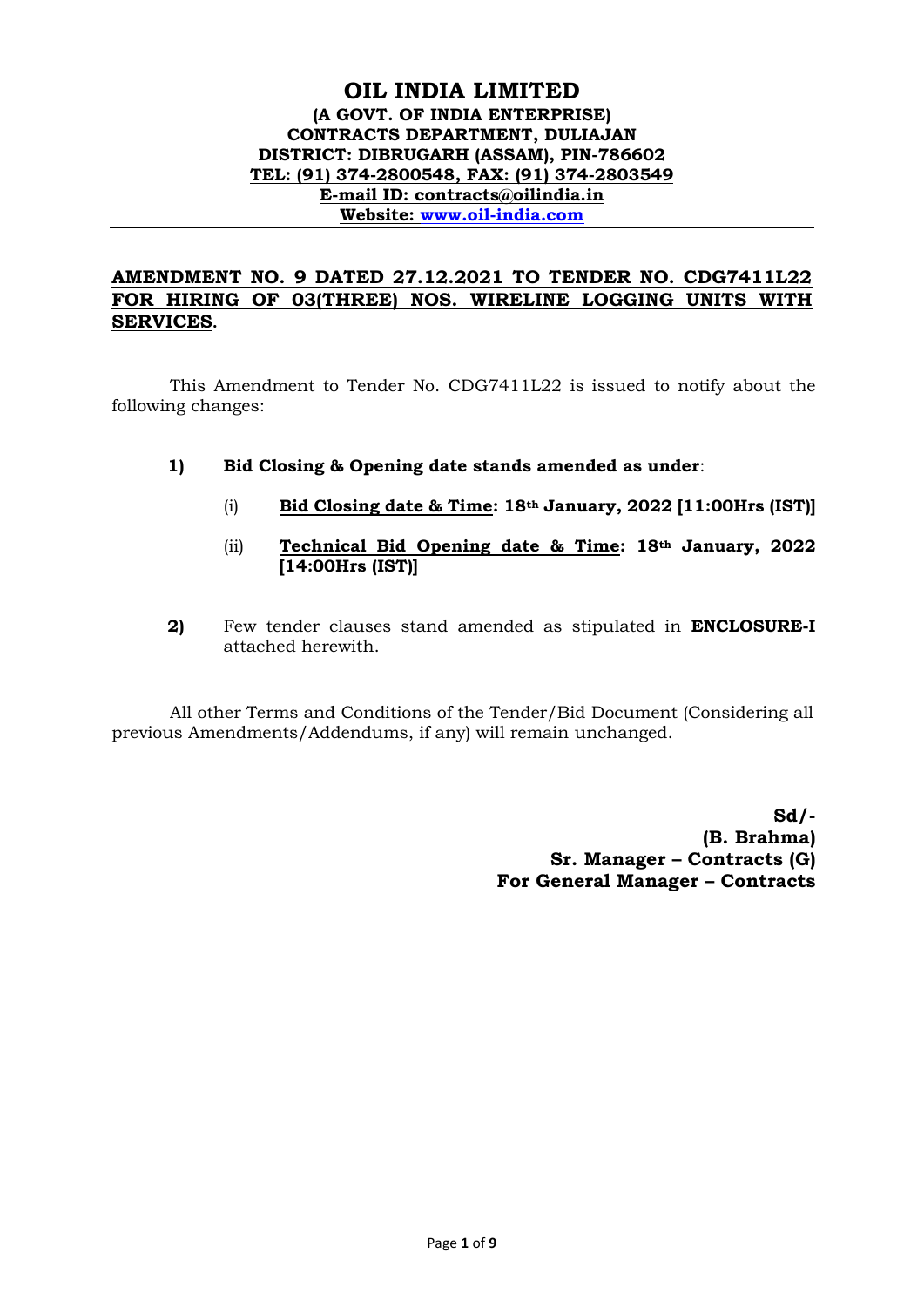# **ENCLOSURE-I**

# **AMENDMENTS TO CLAUSES OF TENDER NO. CDG7411L22**

| S1.                                                       | Section/                       | <b>Existing clause</b>                                                                                                                                                                                                                                                                                                                                                                                                                                                                                                                                                                                                                                                                                                          | <b>Amended clause</b>                                                                                                                                                                                                                                                                                                                                                                                                                                                                                                                                                                                                                                                                                          |  |  |
|-----------------------------------------------------------|--------------------------------|---------------------------------------------------------------------------------------------------------------------------------------------------------------------------------------------------------------------------------------------------------------------------------------------------------------------------------------------------------------------------------------------------------------------------------------------------------------------------------------------------------------------------------------------------------------------------------------------------------------------------------------------------------------------------------------------------------------------------------|----------------------------------------------------------------------------------------------------------------------------------------------------------------------------------------------------------------------------------------------------------------------------------------------------------------------------------------------------------------------------------------------------------------------------------------------------------------------------------------------------------------------------------------------------------------------------------------------------------------------------------------------------------------------------------------------------------------|--|--|
| No.                                                       | <b>Clause</b><br>No.           |                                                                                                                                                                                                                                                                                                                                                                                                                                                                                                                                                                                                                                                                                                                                 |                                                                                                                                                                                                                                                                                                                                                                                                                                                                                                                                                                                                                                                                                                                |  |  |
|                                                           |                                |                                                                                                                                                                                                                                                                                                                                                                                                                                                                                                                                                                                                                                                                                                                                 |                                                                                                                                                                                                                                                                                                                                                                                                                                                                                                                                                                                                                                                                                                                |  |  |
| Part-3; SECTION-III; SPECIAL CONDITIONS OF CONTRACT (SCC) |                                |                                                                                                                                                                                                                                                                                                                                                                                                                                                                                                                                                                                                                                                                                                                                 |                                                                                                                                                                                                                                                                                                                                                                                                                                                                                                                                                                                                                                                                                                                |  |  |
| 1.                                                        | 5.11<br>(Page 100)<br>of 234)  | Addition of a note at the end<br>of existing clause paragraph:                                                                                                                                                                                                                                                                                                                                                                                                                                                                                                                                                                                                                                                                  | To add the following note:<br>NOTE:<br>For Logging Unit 1 and 2:<br>In case any Special service(s) are also<br>requested in LOA for mobilization along<br>with Logging unit with Standard tools,<br>then mobilization shall be treated as<br>complete only if all the standard and<br>requested special services are mobilized<br>and inspected. However, in case of<br>operational exigency OIL reserves the right<br>to exercise the option of accepting partial<br>mobilization (i.e., without one or more<br>requested special service(s) but provided<br>standard services/equipment<br>all<br>are<br>mobilized) but without waiver of applicable                                                         |  |  |
|                                                           |                                |                                                                                                                                                                                                                                                                                                                                                                                                                                                                                                                                                                                                                                                                                                                                 | LD/penalty.                                                                                                                                                                                                                                                                                                                                                                                                                                                                                                                                                                                                                                                                                                    |  |  |
| 2.                                                        | 5.12<br>(Page $101$<br>of 234) | <b>Base shifting:</b><br>It may be necessary for<br>operational<br>requirement<br>that the Contractor's logging<br>base be shifted temporarily<br>from the place of original<br>mobilization<br>wellsite<br>to<br>camp/ other base camp. The<br>Company shall give a notice<br>for shifting of base when<br>requirement arises.<br>shifting<br>shall<br>be<br>Base<br>completed by the Contractor<br>within 30 days from issue of<br>such notice and shall be<br>payable as per Price Bid<br>Format.<br>Contractor will<br>be solely<br>for<br>responsible<br>executing<br>shifting of base that covers<br>shifting<br>of<br>Logging<br>Unit/Equipment/Personnel<br>include all taxes/ transit<br>insurance etc. as applicable. | <b>Base shifting:</b><br>It may be necessary for operational<br>requirement that the Contractor's logging<br>base be shifted temporarily from the place<br>of original mobilization to wellsite camp/<br>other base camp within NE India. The<br>Company shall give a notice for shifting of<br>base when requirement arises.<br>Base shifting shall be completed by the<br>Contractor within 60 days from issue of<br>such notice and shall be payable as per<br>Price Bid Format.<br>Contractor will be solely responsible for<br>executing shifting of base that covers<br>shifting<br>οf<br>Logging<br>Unit/Equipment/Personnel include<br>all<br>taxes/ transit<br>insurance<br>etc.<br>as<br>applicable. |  |  |
| 3.                                                        | 6.1                            | <b>Default</b><br>in<br><u>timely</u>                                                                                                                                                                                                                                                                                                                                                                                                                                                                                                                                                                                                                                                                                           | <b>Default</b><br>in<br>timely<br>mobilization<br>οf                                                                                                                                                                                                                                                                                                                                                                                                                                                                                                                                                                                                                                                           |  |  |
|                                                           | (Page $101$                    | mobilization<br>of Logging                                                                                                                                                                                                                                                                                                                                                                                                                                                                                                                                                                                                                                                                                                      | units/Standard<br>Logging<br>tools                                                                                                                                                                                                                                                                                                                                                                                                                                                                                                                                                                                                                                                                             |  |  |
|                                                           | of 234)                        | units:                                                                                                                                                                                                                                                                                                                                                                                                                                                                                                                                                                                                                                                                                                                          | (including interim mobilizations of                                                                                                                                                                                                                                                                                                                                                                                                                                                                                                                                                                                                                                                                            |  |  |
|                                                           |                                | Time is of the essence in this<br>contract. In the event of the<br>default                                                                                                                                                                                                                                                                                                                                                                                                                                                                                                                                                                                                                                                      | logging unit):<br>Time is of the essence in this contract. In                                                                                                                                                                                                                                                                                                                                                                                                                                                                                                                                                                                                                                                  |  |  |
|                                                           |                                | Contractor's<br>in                                                                                                                                                                                                                                                                                                                                                                                                                                                                                                                                                                                                                                                                                                              | the event of the Contractor's default in                                                                                                                                                                                                                                                                                                                                                                                                                                                                                                                                                                                                                                                                       |  |  |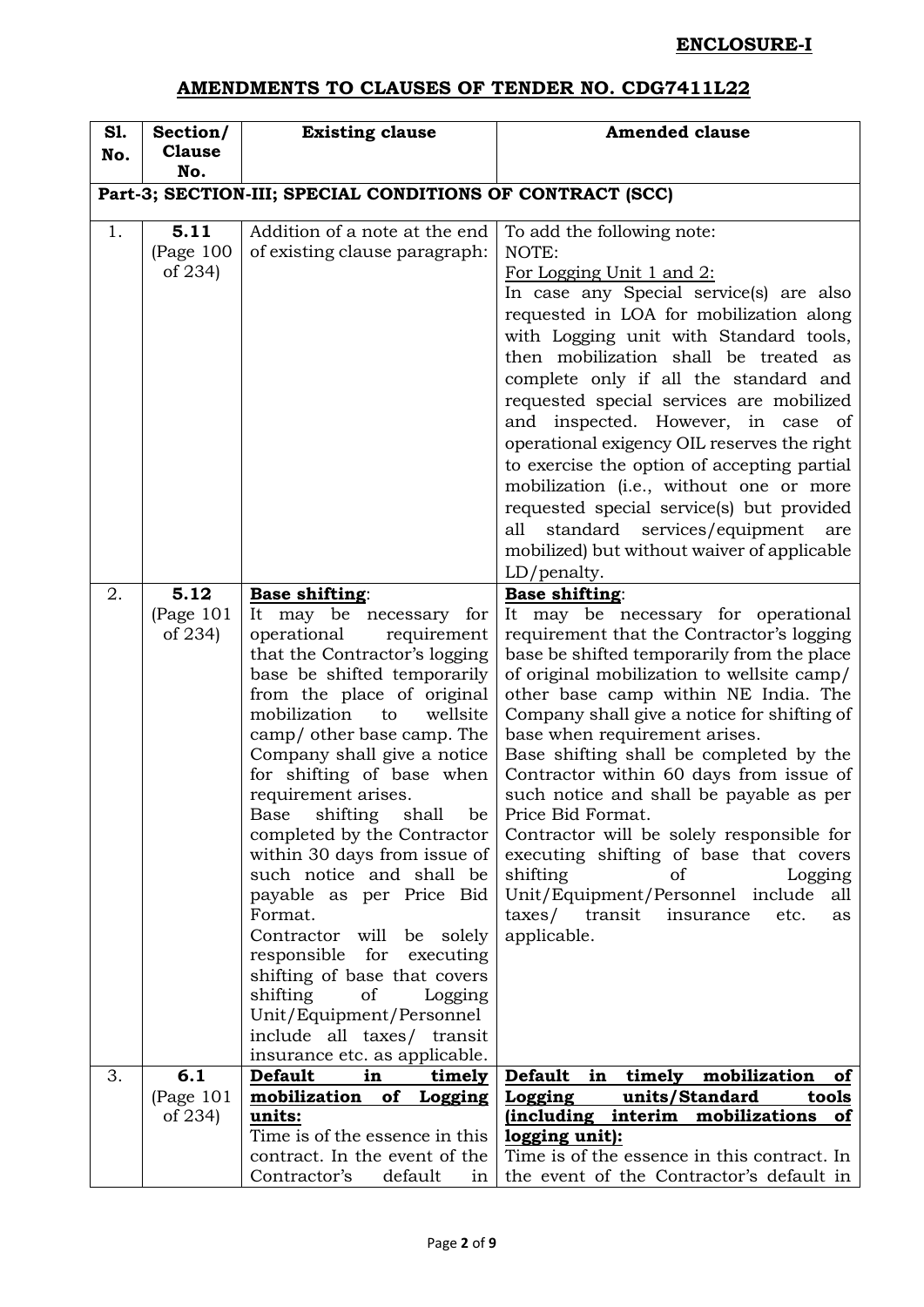|                        | Logging Units/<br>Standard<br>tools with personnel<br>for<br>commencement<br>of<br>operations<br>within<br>the<br>stipulated<br>period,<br>the<br>Contractor shall be liable to<br>pay liquidated damages at<br>the rate of 0.5% of 1st year<br>contract value<br>including<br>mobilization charge for each<br>Logging unit per week or<br>part thereof delay subject to                                                                                                                                                                                                                                                                                         | timely mobilization of Logging Units with<br>Standard tools and Special services<br>(mentioned in LOA, if any) with personnel<br>for commencement of operations within<br>the stipulated period, the Contractor shall<br>be liable to pay liquidated damages at the<br>rate of 0.5% of annualized contract value<br>of affected Logging Unit with Standard<br>tools & requested Special Services<br>(including rentals, operating charges and<br>mobilization charges) per week or part<br>thereof delay subject to maximum of<br>$7.5%$ .                                                                                                                                                                                                                                                                                                                                         |
|------------------------|------------------------------------------------------------------------------------------------------------------------------------------------------------------------------------------------------------------------------------------------------------------------------------------------------------------------------------------------------------------------------------------------------------------------------------------------------------------------------------------------------------------------------------------------------------------------------------------------------------------------------------------------------------------|------------------------------------------------------------------------------------------------------------------------------------------------------------------------------------------------------------------------------------------------------------------------------------------------------------------------------------------------------------------------------------------------------------------------------------------------------------------------------------------------------------------------------------------------------------------------------------------------------------------------------------------------------------------------------------------------------------------------------------------------------------------------------------------------------------------------------------------------------------------------------------|
|                        | Liquidated Damages will be<br>reckoned from the date after<br>expiry of the<br>scheduled<br>mobilization period and till<br>the date of completion of<br>mobilization<br>defined<br>as                                                                                                                                                                                                                                                                                                                                                                                                                                                                           | Liquidated Damages will be reckoned<br>from the date after expiry of the scheduled<br>mobilization period and till the date of<br>completion of mobilization as defined<br>under Clause 5.11 of this section.<br>of acceptance of partial<br>In<br>case                                                                                                                                                                                                                                                                                                                                                                                                                                                                                                                                                                                                                            |
|                        | section.                                                                                                                                                                                                                                                                                                                                                                                                                                                                                                                                                                                                                                                         | mobilization (as mentioned in note of SCC<br>5.11), above LD will continue to be<br>applicable until all the requested special<br>service(s) in the LOA are mobilized. If the<br>requested special service(s) are still not<br>mobilized upon reaching of LD cap, then<br>immediately after exhaustion of LD (i.e.,<br>reaching cap of 7.5%), penalty as per SCC<br>clause 6.2 below shall be applicable for<br>those non mobilized special services.                                                                                                                                                                                                                                                                                                                                                                                                                              |
|                        |                                                                                                                                                                                                                                                                                                                                                                                                                                                                                                                                                                                                                                                                  | <b>Reimbursement for loss of Sub-Surface</b>                                                                                                                                                                                                                                                                                                                                                                                                                                                                                                                                                                                                                                                                                                                                                                                                                                       |
| (Page $112$<br>of 234) | <b>Sub-Surface equipment:</b><br>Notwithstanding<br>any<br>this<br>under<br>provision<br>the<br>contract to<br>contrary,<br>Company<br>shall<br>assume<br>liability except in the event of<br>gross negligence or Willful<br>Misconduct on the part of<br>Contractor,<br>for<br>loss<br>or<br>damage to the Contractor's<br>or sub contractor's sub-<br>surface equipment and the<br>downhole property<br>of<br>Sub-<br>Contractors<br>or<br>contractors in the hole below<br>the rotary table, subject to<br>conditions prescribed herein<br>below. Company shall at its<br>option either reimburse the<br>Contractor for the value of<br>lost<br>damaged<br>or | equipment:<br>Notwithstanding any provision under this<br>contract to the contrary, Company shall<br>assume liability except in the event of<br>gross negligence or Willful Misconduct on<br>the part of Contractor, for loss or damage<br>to the Contractor's or sub contractor's<br>sub-surface equipment and the downhole<br>of<br>Contractors<br>Sub-<br>property<br>or<br>contractors in the hole below the rotary<br>table, subject to conditions prescribed<br>herein below. Company shall at its option<br>either reimburse the Contractor for the<br>value of lost or damaged equipment/tools<br>as declared in the import invoices at the<br>time of mobilization<br>(<br>subsequent<br>replacement/addition)<br>of<br>the<br>same<br>equipment/ tools or CIF value as reflected<br>in Proforma-B hereto whichever is lower<br>(Plus customs duty paid by the contractor |
|                        | 13.3                                                                                                                                                                                                                                                                                                                                                                                                                                                                                                                                                                                                                                                             | mobilization<br>timely<br>of<br>maximum of 7.5%.<br>under Clause 5.11 of this<br>Reimbursement for loss of                                                                                                                                                                                                                                                                                                                                                                                                                                                                                                                                                                                                                                                                                                                                                                         |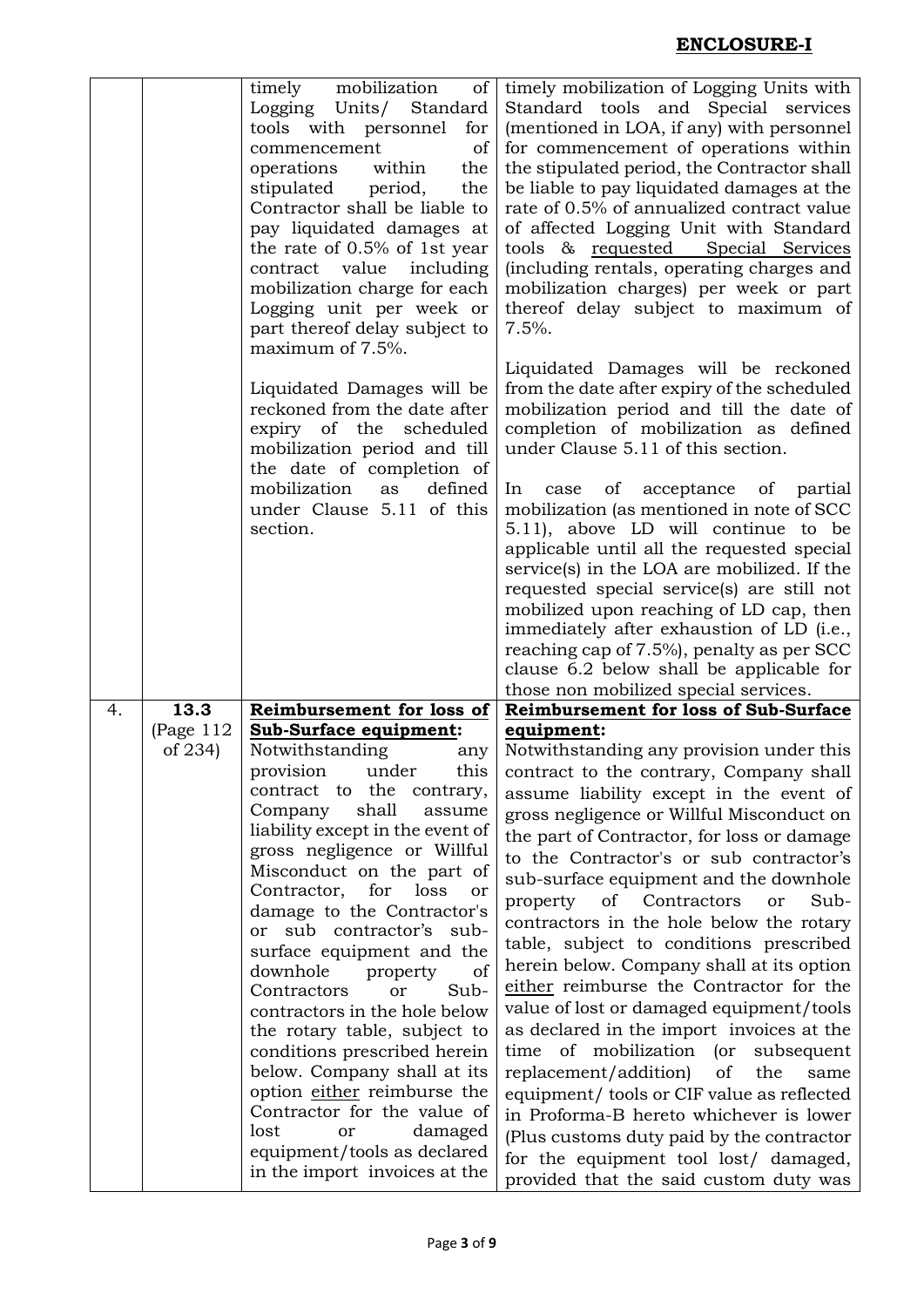| subsequent<br>produces the documentary evidence<br>replacement/addition) of the<br>towards payment of customs duty.) for<br>same equipment/ tools or<br>such<br>any<br>loss<br>damage,<br>or<br>less<br>CIF value as reflected in<br>depreciation $@3\%$ per month from the<br>Proforma-B<br>hereto<br>date of commencement of this contract or<br>whichever is lower (Plus<br>intermittent mobilization whichever is<br>customs duty paid by the<br>later with a maximum depreciation<br>contractor for the equipment<br>equivalent to 50% of CIF value as<br>tool lost/ damaged, provided<br>indicated by the Contractor or at its<br>that the said custom duty<br>option replace similar equipment/tools to<br>not borne<br>by the<br>was<br>the satisfaction of the Contractor and any<br>Company and contractor<br>transportation expenses incurred in<br>produces the documentary<br>connection herewith. All such costs shall<br>evidence towards payment of<br>be payable by Company<br>customs duty.) for any such<br>only after<br>loss<br>damage,<br>less<br>Contractor undertakes in prescribed<br>or<br>depreciation @3% per month<br>that<br>the<br>particular<br>format<br>the<br>of<br>from<br>date<br>equipment/tools in question is<br>not<br>of<br>this<br>commencement<br>covered<br>by Contractor's<br>insurance<br>contract<br>or intermittent<br>policies. For such claims Contractor<br>mobilization whichever is<br>should notify the Company within one<br>with<br>maximum<br>later<br>a<br>month. The inspection of recovered<br>depreciation equivalent to<br>equipment from down hole need to be<br>50%<br>of CIF<br>value<br>as<br>done by Company representative before<br>indicated by the Contractor<br>submission of the invoice by Contractor.<br>or at its option<br>replace<br>For any such loss/damage, the contractor<br>similar equipment/tools to<br>must notify the Company in writing<br>satisfaction<br>the<br>of<br>the<br>within one month from the date of the lost<br>Contractor<br>and<br>any<br>tool and claim thereof must be made<br>transportation<br>expenses<br>connection<br>incurred<br>in<br>within six months of the date of the lost<br>herewith.<br>All<br>such<br>costs<br>tool or before expiry of the Contract,<br>shall<br>be<br>payable<br>by<br>whichever is earlier [Format for LIH Claim<br>Company only<br>after<br>is enclosed as Annexure-F]. The<br>Contractor has produced<br>inspection of recovered tools/ equipment<br>documentary evidence that<br>from downhole needs to be made by the<br>particular<br>the<br>Representative<br>Company<br>before<br>equipment/tools in question<br>submission of the invoice by contractor.<br>covered<br>not<br>by<br>was<br>OIL shall certify the Loss/Damage in Hole<br>Contractor's<br>insurance<br>immediately<br>receiving<br>upon<br>the<br>policies. For such claims<br>intimation from the Contractor, so that<br>Contractor should notify the<br>replacement<br>and<br>claiming<br>of<br>Company within one month.<br>Loss/Damage can be done within the<br>The inspection of recovered<br>stipulated time.<br>equipment from down hole<br>need to be done by Company<br>before<br>representative<br>Note: GST on LIH tools, if applicable, shall<br>submission of the invoice by<br>be on OIL's account.<br>Contractor.<br>16.0<br>5.<br>LOG INTERPRETATION:<br><b>LOG INTERPRETATION:</b> Since all log<br>(Page $117$<br>Since all log interpretations<br>interpretations are based on inference<br>are based on inference from<br>of 234)<br>from electrical or other measurements,<br>electrical<br>Contractor<br>does<br>other<br>cannot<br>and<br>or<br>not |  | time of mobilization<br>$($ or | not borne by the Company and contractor  |
|------------------------------------------------------------------------------------------------------------------------------------------------------------------------------------------------------------------------------------------------------------------------------------------------------------------------------------------------------------------------------------------------------------------------------------------------------------------------------------------------------------------------------------------------------------------------------------------------------------------------------------------------------------------------------------------------------------------------------------------------------------------------------------------------------------------------------------------------------------------------------------------------------------------------------------------------------------------------------------------------------------------------------------------------------------------------------------------------------------------------------------------------------------------------------------------------------------------------------------------------------------------------------------------------------------------------------------------------------------------------------------------------------------------------------------------------------------------------------------------------------------------------------------------------------------------------------------------------------------------------------------------------------------------------------------------------------------------------------------------------------------------------------------------------------------------------------------------------------------------------------------------------------------------------------------------------------------------------------------------------------------------------------------------------------------------------------------------------------------------------------------------------------------------------------------------------------------------------------------------------------------------------------------------------------------------------------------------------------------------------------------------------------------------------------------------------------------------------------------------------------------------------------------------------------------------------------------------------------------------------------------------------------------------------------------------------------------------------------------------------------------------------------------------------------------------------------------------------------------------------------------------------------------------------------------------------------------------------------------------------------------------------------------------------------------------------------------------------------------------------------------------------------------------------------------------------------------------------------------------------------------------------------------------------------------------------------------------------------------------------------------------------------------------------------------------------------------------------------------------------------------------------------------------------------------------------------------------------------------------------------------------------------------------------------------------------|--|--------------------------------|------------------------------------------|
|                                                                                                                                                                                                                                                                                                                                                                                                                                                                                                                                                                                                                                                                                                                                                                                                                                                                                                                                                                                                                                                                                                                                                                                                                                                                                                                                                                                                                                                                                                                                                                                                                                                                                                                                                                                                                                                                                                                                                                                                                                                                                                                                                                                                                                                                                                                                                                                                                                                                                                                                                                                                                                                                                                                                                                                                                                                                                                                                                                                                                                                                                                                                                                                                                                                                                                                                                                                                                                                                                                                                                                                                                                                                                                |  |                                |                                          |
|                                                                                                                                                                                                                                                                                                                                                                                                                                                                                                                                                                                                                                                                                                                                                                                                                                                                                                                                                                                                                                                                                                                                                                                                                                                                                                                                                                                                                                                                                                                                                                                                                                                                                                                                                                                                                                                                                                                                                                                                                                                                                                                                                                                                                                                                                                                                                                                                                                                                                                                                                                                                                                                                                                                                                                                                                                                                                                                                                                                                                                                                                                                                                                                                                                                                                                                                                                                                                                                                                                                                                                                                                                                                                                |  |                                |                                          |
|                                                                                                                                                                                                                                                                                                                                                                                                                                                                                                                                                                                                                                                                                                                                                                                                                                                                                                                                                                                                                                                                                                                                                                                                                                                                                                                                                                                                                                                                                                                                                                                                                                                                                                                                                                                                                                                                                                                                                                                                                                                                                                                                                                                                                                                                                                                                                                                                                                                                                                                                                                                                                                                                                                                                                                                                                                                                                                                                                                                                                                                                                                                                                                                                                                                                                                                                                                                                                                                                                                                                                                                                                                                                                                |  |                                |                                          |
|                                                                                                                                                                                                                                                                                                                                                                                                                                                                                                                                                                                                                                                                                                                                                                                                                                                                                                                                                                                                                                                                                                                                                                                                                                                                                                                                                                                                                                                                                                                                                                                                                                                                                                                                                                                                                                                                                                                                                                                                                                                                                                                                                                                                                                                                                                                                                                                                                                                                                                                                                                                                                                                                                                                                                                                                                                                                                                                                                                                                                                                                                                                                                                                                                                                                                                                                                                                                                                                                                                                                                                                                                                                                                                |  |                                |                                          |
|                                                                                                                                                                                                                                                                                                                                                                                                                                                                                                                                                                                                                                                                                                                                                                                                                                                                                                                                                                                                                                                                                                                                                                                                                                                                                                                                                                                                                                                                                                                                                                                                                                                                                                                                                                                                                                                                                                                                                                                                                                                                                                                                                                                                                                                                                                                                                                                                                                                                                                                                                                                                                                                                                                                                                                                                                                                                                                                                                                                                                                                                                                                                                                                                                                                                                                                                                                                                                                                                                                                                                                                                                                                                                                |  |                                |                                          |
|                                                                                                                                                                                                                                                                                                                                                                                                                                                                                                                                                                                                                                                                                                                                                                                                                                                                                                                                                                                                                                                                                                                                                                                                                                                                                                                                                                                                                                                                                                                                                                                                                                                                                                                                                                                                                                                                                                                                                                                                                                                                                                                                                                                                                                                                                                                                                                                                                                                                                                                                                                                                                                                                                                                                                                                                                                                                                                                                                                                                                                                                                                                                                                                                                                                                                                                                                                                                                                                                                                                                                                                                                                                                                                |  |                                |                                          |
|                                                                                                                                                                                                                                                                                                                                                                                                                                                                                                                                                                                                                                                                                                                                                                                                                                                                                                                                                                                                                                                                                                                                                                                                                                                                                                                                                                                                                                                                                                                                                                                                                                                                                                                                                                                                                                                                                                                                                                                                                                                                                                                                                                                                                                                                                                                                                                                                                                                                                                                                                                                                                                                                                                                                                                                                                                                                                                                                                                                                                                                                                                                                                                                                                                                                                                                                                                                                                                                                                                                                                                                                                                                                                                |  |                                |                                          |
|                                                                                                                                                                                                                                                                                                                                                                                                                                                                                                                                                                                                                                                                                                                                                                                                                                                                                                                                                                                                                                                                                                                                                                                                                                                                                                                                                                                                                                                                                                                                                                                                                                                                                                                                                                                                                                                                                                                                                                                                                                                                                                                                                                                                                                                                                                                                                                                                                                                                                                                                                                                                                                                                                                                                                                                                                                                                                                                                                                                                                                                                                                                                                                                                                                                                                                                                                                                                                                                                                                                                                                                                                                                                                                |  |                                |                                          |
|                                                                                                                                                                                                                                                                                                                                                                                                                                                                                                                                                                                                                                                                                                                                                                                                                                                                                                                                                                                                                                                                                                                                                                                                                                                                                                                                                                                                                                                                                                                                                                                                                                                                                                                                                                                                                                                                                                                                                                                                                                                                                                                                                                                                                                                                                                                                                                                                                                                                                                                                                                                                                                                                                                                                                                                                                                                                                                                                                                                                                                                                                                                                                                                                                                                                                                                                                                                                                                                                                                                                                                                                                                                                                                |  |                                |                                          |
|                                                                                                                                                                                                                                                                                                                                                                                                                                                                                                                                                                                                                                                                                                                                                                                                                                                                                                                                                                                                                                                                                                                                                                                                                                                                                                                                                                                                                                                                                                                                                                                                                                                                                                                                                                                                                                                                                                                                                                                                                                                                                                                                                                                                                                                                                                                                                                                                                                                                                                                                                                                                                                                                                                                                                                                                                                                                                                                                                                                                                                                                                                                                                                                                                                                                                                                                                                                                                                                                                                                                                                                                                                                                                                |  |                                |                                          |
|                                                                                                                                                                                                                                                                                                                                                                                                                                                                                                                                                                                                                                                                                                                                                                                                                                                                                                                                                                                                                                                                                                                                                                                                                                                                                                                                                                                                                                                                                                                                                                                                                                                                                                                                                                                                                                                                                                                                                                                                                                                                                                                                                                                                                                                                                                                                                                                                                                                                                                                                                                                                                                                                                                                                                                                                                                                                                                                                                                                                                                                                                                                                                                                                                                                                                                                                                                                                                                                                                                                                                                                                                                                                                                |  |                                |                                          |
|                                                                                                                                                                                                                                                                                                                                                                                                                                                                                                                                                                                                                                                                                                                                                                                                                                                                                                                                                                                                                                                                                                                                                                                                                                                                                                                                                                                                                                                                                                                                                                                                                                                                                                                                                                                                                                                                                                                                                                                                                                                                                                                                                                                                                                                                                                                                                                                                                                                                                                                                                                                                                                                                                                                                                                                                                                                                                                                                                                                                                                                                                                                                                                                                                                                                                                                                                                                                                                                                                                                                                                                                                                                                                                |  |                                |                                          |
|                                                                                                                                                                                                                                                                                                                                                                                                                                                                                                                                                                                                                                                                                                                                                                                                                                                                                                                                                                                                                                                                                                                                                                                                                                                                                                                                                                                                                                                                                                                                                                                                                                                                                                                                                                                                                                                                                                                                                                                                                                                                                                                                                                                                                                                                                                                                                                                                                                                                                                                                                                                                                                                                                                                                                                                                                                                                                                                                                                                                                                                                                                                                                                                                                                                                                                                                                                                                                                                                                                                                                                                                                                                                                                |  |                                |                                          |
|                                                                                                                                                                                                                                                                                                                                                                                                                                                                                                                                                                                                                                                                                                                                                                                                                                                                                                                                                                                                                                                                                                                                                                                                                                                                                                                                                                                                                                                                                                                                                                                                                                                                                                                                                                                                                                                                                                                                                                                                                                                                                                                                                                                                                                                                                                                                                                                                                                                                                                                                                                                                                                                                                                                                                                                                                                                                                                                                                                                                                                                                                                                                                                                                                                                                                                                                                                                                                                                                                                                                                                                                                                                                                                |  |                                |                                          |
|                                                                                                                                                                                                                                                                                                                                                                                                                                                                                                                                                                                                                                                                                                                                                                                                                                                                                                                                                                                                                                                                                                                                                                                                                                                                                                                                                                                                                                                                                                                                                                                                                                                                                                                                                                                                                                                                                                                                                                                                                                                                                                                                                                                                                                                                                                                                                                                                                                                                                                                                                                                                                                                                                                                                                                                                                                                                                                                                                                                                                                                                                                                                                                                                                                                                                                                                                                                                                                                                                                                                                                                                                                                                                                |  |                                |                                          |
|                                                                                                                                                                                                                                                                                                                                                                                                                                                                                                                                                                                                                                                                                                                                                                                                                                                                                                                                                                                                                                                                                                                                                                                                                                                                                                                                                                                                                                                                                                                                                                                                                                                                                                                                                                                                                                                                                                                                                                                                                                                                                                                                                                                                                                                                                                                                                                                                                                                                                                                                                                                                                                                                                                                                                                                                                                                                                                                                                                                                                                                                                                                                                                                                                                                                                                                                                                                                                                                                                                                                                                                                                                                                                                |  |                                |                                          |
|                                                                                                                                                                                                                                                                                                                                                                                                                                                                                                                                                                                                                                                                                                                                                                                                                                                                                                                                                                                                                                                                                                                                                                                                                                                                                                                                                                                                                                                                                                                                                                                                                                                                                                                                                                                                                                                                                                                                                                                                                                                                                                                                                                                                                                                                                                                                                                                                                                                                                                                                                                                                                                                                                                                                                                                                                                                                                                                                                                                                                                                                                                                                                                                                                                                                                                                                                                                                                                                                                                                                                                                                                                                                                                |  |                                |                                          |
|                                                                                                                                                                                                                                                                                                                                                                                                                                                                                                                                                                                                                                                                                                                                                                                                                                                                                                                                                                                                                                                                                                                                                                                                                                                                                                                                                                                                                                                                                                                                                                                                                                                                                                                                                                                                                                                                                                                                                                                                                                                                                                                                                                                                                                                                                                                                                                                                                                                                                                                                                                                                                                                                                                                                                                                                                                                                                                                                                                                                                                                                                                                                                                                                                                                                                                                                                                                                                                                                                                                                                                                                                                                                                                |  |                                |                                          |
|                                                                                                                                                                                                                                                                                                                                                                                                                                                                                                                                                                                                                                                                                                                                                                                                                                                                                                                                                                                                                                                                                                                                                                                                                                                                                                                                                                                                                                                                                                                                                                                                                                                                                                                                                                                                                                                                                                                                                                                                                                                                                                                                                                                                                                                                                                                                                                                                                                                                                                                                                                                                                                                                                                                                                                                                                                                                                                                                                                                                                                                                                                                                                                                                                                                                                                                                                                                                                                                                                                                                                                                                                                                                                                |  |                                |                                          |
|                                                                                                                                                                                                                                                                                                                                                                                                                                                                                                                                                                                                                                                                                                                                                                                                                                                                                                                                                                                                                                                                                                                                                                                                                                                                                                                                                                                                                                                                                                                                                                                                                                                                                                                                                                                                                                                                                                                                                                                                                                                                                                                                                                                                                                                                                                                                                                                                                                                                                                                                                                                                                                                                                                                                                                                                                                                                                                                                                                                                                                                                                                                                                                                                                                                                                                                                                                                                                                                                                                                                                                                                                                                                                                |  |                                |                                          |
|                                                                                                                                                                                                                                                                                                                                                                                                                                                                                                                                                                                                                                                                                                                                                                                                                                                                                                                                                                                                                                                                                                                                                                                                                                                                                                                                                                                                                                                                                                                                                                                                                                                                                                                                                                                                                                                                                                                                                                                                                                                                                                                                                                                                                                                                                                                                                                                                                                                                                                                                                                                                                                                                                                                                                                                                                                                                                                                                                                                                                                                                                                                                                                                                                                                                                                                                                                                                                                                                                                                                                                                                                                                                                                |  |                                |                                          |
|                                                                                                                                                                                                                                                                                                                                                                                                                                                                                                                                                                                                                                                                                                                                                                                                                                                                                                                                                                                                                                                                                                                                                                                                                                                                                                                                                                                                                                                                                                                                                                                                                                                                                                                                                                                                                                                                                                                                                                                                                                                                                                                                                                                                                                                                                                                                                                                                                                                                                                                                                                                                                                                                                                                                                                                                                                                                                                                                                                                                                                                                                                                                                                                                                                                                                                                                                                                                                                                                                                                                                                                                                                                                                                |  |                                |                                          |
|                                                                                                                                                                                                                                                                                                                                                                                                                                                                                                                                                                                                                                                                                                                                                                                                                                                                                                                                                                                                                                                                                                                                                                                                                                                                                                                                                                                                                                                                                                                                                                                                                                                                                                                                                                                                                                                                                                                                                                                                                                                                                                                                                                                                                                                                                                                                                                                                                                                                                                                                                                                                                                                                                                                                                                                                                                                                                                                                                                                                                                                                                                                                                                                                                                                                                                                                                                                                                                                                                                                                                                                                                                                                                                |  |                                |                                          |
|                                                                                                                                                                                                                                                                                                                                                                                                                                                                                                                                                                                                                                                                                                                                                                                                                                                                                                                                                                                                                                                                                                                                                                                                                                                                                                                                                                                                                                                                                                                                                                                                                                                                                                                                                                                                                                                                                                                                                                                                                                                                                                                                                                                                                                                                                                                                                                                                                                                                                                                                                                                                                                                                                                                                                                                                                                                                                                                                                                                                                                                                                                                                                                                                                                                                                                                                                                                                                                                                                                                                                                                                                                                                                                |  |                                |                                          |
|                                                                                                                                                                                                                                                                                                                                                                                                                                                                                                                                                                                                                                                                                                                                                                                                                                                                                                                                                                                                                                                                                                                                                                                                                                                                                                                                                                                                                                                                                                                                                                                                                                                                                                                                                                                                                                                                                                                                                                                                                                                                                                                                                                                                                                                                                                                                                                                                                                                                                                                                                                                                                                                                                                                                                                                                                                                                                                                                                                                                                                                                                                                                                                                                                                                                                                                                                                                                                                                                                                                                                                                                                                                                                                |  |                                |                                          |
|                                                                                                                                                                                                                                                                                                                                                                                                                                                                                                                                                                                                                                                                                                                                                                                                                                                                                                                                                                                                                                                                                                                                                                                                                                                                                                                                                                                                                                                                                                                                                                                                                                                                                                                                                                                                                                                                                                                                                                                                                                                                                                                                                                                                                                                                                                                                                                                                                                                                                                                                                                                                                                                                                                                                                                                                                                                                                                                                                                                                                                                                                                                                                                                                                                                                                                                                                                                                                                                                                                                                                                                                                                                                                                |  |                                |                                          |
|                                                                                                                                                                                                                                                                                                                                                                                                                                                                                                                                                                                                                                                                                                                                                                                                                                                                                                                                                                                                                                                                                                                                                                                                                                                                                                                                                                                                                                                                                                                                                                                                                                                                                                                                                                                                                                                                                                                                                                                                                                                                                                                                                                                                                                                                                                                                                                                                                                                                                                                                                                                                                                                                                                                                                                                                                                                                                                                                                                                                                                                                                                                                                                                                                                                                                                                                                                                                                                                                                                                                                                                                                                                                                                |  |                                |                                          |
|                                                                                                                                                                                                                                                                                                                                                                                                                                                                                                                                                                                                                                                                                                                                                                                                                                                                                                                                                                                                                                                                                                                                                                                                                                                                                                                                                                                                                                                                                                                                                                                                                                                                                                                                                                                                                                                                                                                                                                                                                                                                                                                                                                                                                                                                                                                                                                                                                                                                                                                                                                                                                                                                                                                                                                                                                                                                                                                                                                                                                                                                                                                                                                                                                                                                                                                                                                                                                                                                                                                                                                                                                                                                                                |  |                                |                                          |
|                                                                                                                                                                                                                                                                                                                                                                                                                                                                                                                                                                                                                                                                                                                                                                                                                                                                                                                                                                                                                                                                                                                                                                                                                                                                                                                                                                                                                                                                                                                                                                                                                                                                                                                                                                                                                                                                                                                                                                                                                                                                                                                                                                                                                                                                                                                                                                                                                                                                                                                                                                                                                                                                                                                                                                                                                                                                                                                                                                                                                                                                                                                                                                                                                                                                                                                                                                                                                                                                                                                                                                                                                                                                                                |  |                                |                                          |
|                                                                                                                                                                                                                                                                                                                                                                                                                                                                                                                                                                                                                                                                                                                                                                                                                                                                                                                                                                                                                                                                                                                                                                                                                                                                                                                                                                                                                                                                                                                                                                                                                                                                                                                                                                                                                                                                                                                                                                                                                                                                                                                                                                                                                                                                                                                                                                                                                                                                                                                                                                                                                                                                                                                                                                                                                                                                                                                                                                                                                                                                                                                                                                                                                                                                                                                                                                                                                                                                                                                                                                                                                                                                                                |  |                                |                                          |
|                                                                                                                                                                                                                                                                                                                                                                                                                                                                                                                                                                                                                                                                                                                                                                                                                                                                                                                                                                                                                                                                                                                                                                                                                                                                                                                                                                                                                                                                                                                                                                                                                                                                                                                                                                                                                                                                                                                                                                                                                                                                                                                                                                                                                                                                                                                                                                                                                                                                                                                                                                                                                                                                                                                                                                                                                                                                                                                                                                                                                                                                                                                                                                                                                                                                                                                                                                                                                                                                                                                                                                                                                                                                                                |  |                                |                                          |
|                                                                                                                                                                                                                                                                                                                                                                                                                                                                                                                                                                                                                                                                                                                                                                                                                                                                                                                                                                                                                                                                                                                                                                                                                                                                                                                                                                                                                                                                                                                                                                                                                                                                                                                                                                                                                                                                                                                                                                                                                                                                                                                                                                                                                                                                                                                                                                                                                                                                                                                                                                                                                                                                                                                                                                                                                                                                                                                                                                                                                                                                                                                                                                                                                                                                                                                                                                                                                                                                                                                                                                                                                                                                                                |  |                                |                                          |
|                                                                                                                                                                                                                                                                                                                                                                                                                                                                                                                                                                                                                                                                                                                                                                                                                                                                                                                                                                                                                                                                                                                                                                                                                                                                                                                                                                                                                                                                                                                                                                                                                                                                                                                                                                                                                                                                                                                                                                                                                                                                                                                                                                                                                                                                                                                                                                                                                                                                                                                                                                                                                                                                                                                                                                                                                                                                                                                                                                                                                                                                                                                                                                                                                                                                                                                                                                                                                                                                                                                                                                                                                                                                                                |  |                                |                                          |
|                                                                                                                                                                                                                                                                                                                                                                                                                                                                                                                                                                                                                                                                                                                                                                                                                                                                                                                                                                                                                                                                                                                                                                                                                                                                                                                                                                                                                                                                                                                                                                                                                                                                                                                                                                                                                                                                                                                                                                                                                                                                                                                                                                                                                                                                                                                                                                                                                                                                                                                                                                                                                                                                                                                                                                                                                                                                                                                                                                                                                                                                                                                                                                                                                                                                                                                                                                                                                                                                                                                                                                                                                                                                                                |  |                                |                                          |
|                                                                                                                                                                                                                                                                                                                                                                                                                                                                                                                                                                                                                                                                                                                                                                                                                                                                                                                                                                                                                                                                                                                                                                                                                                                                                                                                                                                                                                                                                                                                                                                                                                                                                                                                                                                                                                                                                                                                                                                                                                                                                                                                                                                                                                                                                                                                                                                                                                                                                                                                                                                                                                                                                                                                                                                                                                                                                                                                                                                                                                                                                                                                                                                                                                                                                                                                                                                                                                                                                                                                                                                                                                                                                                |  |                                |                                          |
|                                                                                                                                                                                                                                                                                                                                                                                                                                                                                                                                                                                                                                                                                                                                                                                                                                                                                                                                                                                                                                                                                                                                                                                                                                                                                                                                                                                                                                                                                                                                                                                                                                                                                                                                                                                                                                                                                                                                                                                                                                                                                                                                                                                                                                                                                                                                                                                                                                                                                                                                                                                                                                                                                                                                                                                                                                                                                                                                                                                                                                                                                                                                                                                                                                                                                                                                                                                                                                                                                                                                                                                                                                                                                                |  |                                |                                          |
|                                                                                                                                                                                                                                                                                                                                                                                                                                                                                                                                                                                                                                                                                                                                                                                                                                                                                                                                                                                                                                                                                                                                                                                                                                                                                                                                                                                                                                                                                                                                                                                                                                                                                                                                                                                                                                                                                                                                                                                                                                                                                                                                                                                                                                                                                                                                                                                                                                                                                                                                                                                                                                                                                                                                                                                                                                                                                                                                                                                                                                                                                                                                                                                                                                                                                                                                                                                                                                                                                                                                                                                                                                                                                                |  |                                |                                          |
|                                                                                                                                                                                                                                                                                                                                                                                                                                                                                                                                                                                                                                                                                                                                                                                                                                                                                                                                                                                                                                                                                                                                                                                                                                                                                                                                                                                                                                                                                                                                                                                                                                                                                                                                                                                                                                                                                                                                                                                                                                                                                                                                                                                                                                                                                                                                                                                                                                                                                                                                                                                                                                                                                                                                                                                                                                                                                                                                                                                                                                                                                                                                                                                                                                                                                                                                                                                                                                                                                                                                                                                                                                                                                                |  |                                |                                          |
|                                                                                                                                                                                                                                                                                                                                                                                                                                                                                                                                                                                                                                                                                                                                                                                                                                                                                                                                                                                                                                                                                                                                                                                                                                                                                                                                                                                                                                                                                                                                                                                                                                                                                                                                                                                                                                                                                                                                                                                                                                                                                                                                                                                                                                                                                                                                                                                                                                                                                                                                                                                                                                                                                                                                                                                                                                                                                                                                                                                                                                                                                                                                                                                                                                                                                                                                                                                                                                                                                                                                                                                                                                                                                                |  |                                |                                          |
|                                                                                                                                                                                                                                                                                                                                                                                                                                                                                                                                                                                                                                                                                                                                                                                                                                                                                                                                                                                                                                                                                                                                                                                                                                                                                                                                                                                                                                                                                                                                                                                                                                                                                                                                                                                                                                                                                                                                                                                                                                                                                                                                                                                                                                                                                                                                                                                                                                                                                                                                                                                                                                                                                                                                                                                                                                                                                                                                                                                                                                                                                                                                                                                                                                                                                                                                                                                                                                                                                                                                                                                                                                                                                                |  |                                |                                          |
|                                                                                                                                                                                                                                                                                                                                                                                                                                                                                                                                                                                                                                                                                                                                                                                                                                                                                                                                                                                                                                                                                                                                                                                                                                                                                                                                                                                                                                                                                                                                                                                                                                                                                                                                                                                                                                                                                                                                                                                                                                                                                                                                                                                                                                                                                                                                                                                                                                                                                                                                                                                                                                                                                                                                                                                                                                                                                                                                                                                                                                                                                                                                                                                                                                                                                                                                                                                                                                                                                                                                                                                                                                                                                                |  |                                |                                          |
|                                                                                                                                                                                                                                                                                                                                                                                                                                                                                                                                                                                                                                                                                                                                                                                                                                                                                                                                                                                                                                                                                                                                                                                                                                                                                                                                                                                                                                                                                                                                                                                                                                                                                                                                                                                                                                                                                                                                                                                                                                                                                                                                                                                                                                                                                                                                                                                                                                                                                                                                                                                                                                                                                                                                                                                                                                                                                                                                                                                                                                                                                                                                                                                                                                                                                                                                                                                                                                                                                                                                                                                                                                                                                                |  |                                |                                          |
|                                                                                                                                                                                                                                                                                                                                                                                                                                                                                                                                                                                                                                                                                                                                                                                                                                                                                                                                                                                                                                                                                                                                                                                                                                                                                                                                                                                                                                                                                                                                                                                                                                                                                                                                                                                                                                                                                                                                                                                                                                                                                                                                                                                                                                                                                                                                                                                                                                                                                                                                                                                                                                                                                                                                                                                                                                                                                                                                                                                                                                                                                                                                                                                                                                                                                                                                                                                                                                                                                                                                                                                                                                                                                                |  |                                |                                          |
|                                                                                                                                                                                                                                                                                                                                                                                                                                                                                                                                                                                                                                                                                                                                                                                                                                                                                                                                                                                                                                                                                                                                                                                                                                                                                                                                                                                                                                                                                                                                                                                                                                                                                                                                                                                                                                                                                                                                                                                                                                                                                                                                                                                                                                                                                                                                                                                                                                                                                                                                                                                                                                                                                                                                                                                                                                                                                                                                                                                                                                                                                                                                                                                                                                                                                                                                                                                                                                                                                                                                                                                                                                                                                                |  |                                |                                          |
|                                                                                                                                                                                                                                                                                                                                                                                                                                                                                                                                                                                                                                                                                                                                                                                                                                                                                                                                                                                                                                                                                                                                                                                                                                                                                                                                                                                                                                                                                                                                                                                                                                                                                                                                                                                                                                                                                                                                                                                                                                                                                                                                                                                                                                                                                                                                                                                                                                                                                                                                                                                                                                                                                                                                                                                                                                                                                                                                                                                                                                                                                                                                                                                                                                                                                                                                                                                                                                                                                                                                                                                                                                                                                                |  |                                |                                          |
|                                                                                                                                                                                                                                                                                                                                                                                                                                                                                                                                                                                                                                                                                                                                                                                                                                                                                                                                                                                                                                                                                                                                                                                                                                                                                                                                                                                                                                                                                                                                                                                                                                                                                                                                                                                                                                                                                                                                                                                                                                                                                                                                                                                                                                                                                                                                                                                                                                                                                                                                                                                                                                                                                                                                                                                                                                                                                                                                                                                                                                                                                                                                                                                                                                                                                                                                                                                                                                                                                                                                                                                                                                                                                                |  |                                |                                          |
|                                                                                                                                                                                                                                                                                                                                                                                                                                                                                                                                                                                                                                                                                                                                                                                                                                                                                                                                                                                                                                                                                                                                                                                                                                                                                                                                                                                                                                                                                                                                                                                                                                                                                                                                                                                                                                                                                                                                                                                                                                                                                                                                                                                                                                                                                                                                                                                                                                                                                                                                                                                                                                                                                                                                                                                                                                                                                                                                                                                                                                                                                                                                                                                                                                                                                                                                                                                                                                                                                                                                                                                                                                                                                                |  |                                |                                          |
|                                                                                                                                                                                                                                                                                                                                                                                                                                                                                                                                                                                                                                                                                                                                                                                                                                                                                                                                                                                                                                                                                                                                                                                                                                                                                                                                                                                                                                                                                                                                                                                                                                                                                                                                                                                                                                                                                                                                                                                                                                                                                                                                                                                                                                                                                                                                                                                                                                                                                                                                                                                                                                                                                                                                                                                                                                                                                                                                                                                                                                                                                                                                                                                                                                                                                                                                                                                                                                                                                                                                                                                                                                                                                                |  |                                |                                          |
|                                                                                                                                                                                                                                                                                                                                                                                                                                                                                                                                                                                                                                                                                                                                                                                                                                                                                                                                                                                                                                                                                                                                                                                                                                                                                                                                                                                                                                                                                                                                                                                                                                                                                                                                                                                                                                                                                                                                                                                                                                                                                                                                                                                                                                                                                                                                                                                                                                                                                                                                                                                                                                                                                                                                                                                                                                                                                                                                                                                                                                                                                                                                                                                                                                                                                                                                                                                                                                                                                                                                                                                                                                                                                                |  |                                |                                          |
|                                                                                                                                                                                                                                                                                                                                                                                                                                                                                                                                                                                                                                                                                                                                                                                                                                                                                                                                                                                                                                                                                                                                                                                                                                                                                                                                                                                                                                                                                                                                                                                                                                                                                                                                                                                                                                                                                                                                                                                                                                                                                                                                                                                                                                                                                                                                                                                                                                                                                                                                                                                                                                                                                                                                                                                                                                                                                                                                                                                                                                                                                                                                                                                                                                                                                                                                                                                                                                                                                                                                                                                                                                                                                                |  |                                |                                          |
|                                                                                                                                                                                                                                                                                                                                                                                                                                                                                                                                                                                                                                                                                                                                                                                                                                                                                                                                                                                                                                                                                                                                                                                                                                                                                                                                                                                                                                                                                                                                                                                                                                                                                                                                                                                                                                                                                                                                                                                                                                                                                                                                                                                                                                                                                                                                                                                                                                                                                                                                                                                                                                                                                                                                                                                                                                                                                                                                                                                                                                                                                                                                                                                                                                                                                                                                                                                                                                                                                                                                                                                                                                                                                                |  |                                |                                          |
|                                                                                                                                                                                                                                                                                                                                                                                                                                                                                                                                                                                                                                                                                                                                                                                                                                                                                                                                                                                                                                                                                                                                                                                                                                                                                                                                                                                                                                                                                                                                                                                                                                                                                                                                                                                                                                                                                                                                                                                                                                                                                                                                                                                                                                                                                                                                                                                                                                                                                                                                                                                                                                                                                                                                                                                                                                                                                                                                                                                                                                                                                                                                                                                                                                                                                                                                                                                                                                                                                                                                                                                                                                                                                                |  |                                |                                          |
|                                                                                                                                                                                                                                                                                                                                                                                                                                                                                                                                                                                                                                                                                                                                                                                                                                                                                                                                                                                                                                                                                                                                                                                                                                                                                                                                                                                                                                                                                                                                                                                                                                                                                                                                                                                                                                                                                                                                                                                                                                                                                                                                                                                                                                                                                                                                                                                                                                                                                                                                                                                                                                                                                                                                                                                                                                                                                                                                                                                                                                                                                                                                                                                                                                                                                                                                                                                                                                                                                                                                                                                                                                                                                                |  |                                |                                          |
|                                                                                                                                                                                                                                                                                                                                                                                                                                                                                                                                                                                                                                                                                                                                                                                                                                                                                                                                                                                                                                                                                                                                                                                                                                                                                                                                                                                                                                                                                                                                                                                                                                                                                                                                                                                                                                                                                                                                                                                                                                                                                                                                                                                                                                                                                                                                                                                                                                                                                                                                                                                                                                                                                                                                                                                                                                                                                                                                                                                                                                                                                                                                                                                                                                                                                                                                                                                                                                                                                                                                                                                                                                                                                                |  | measurements, Contractor       | guarantee the accuracy or correctness of |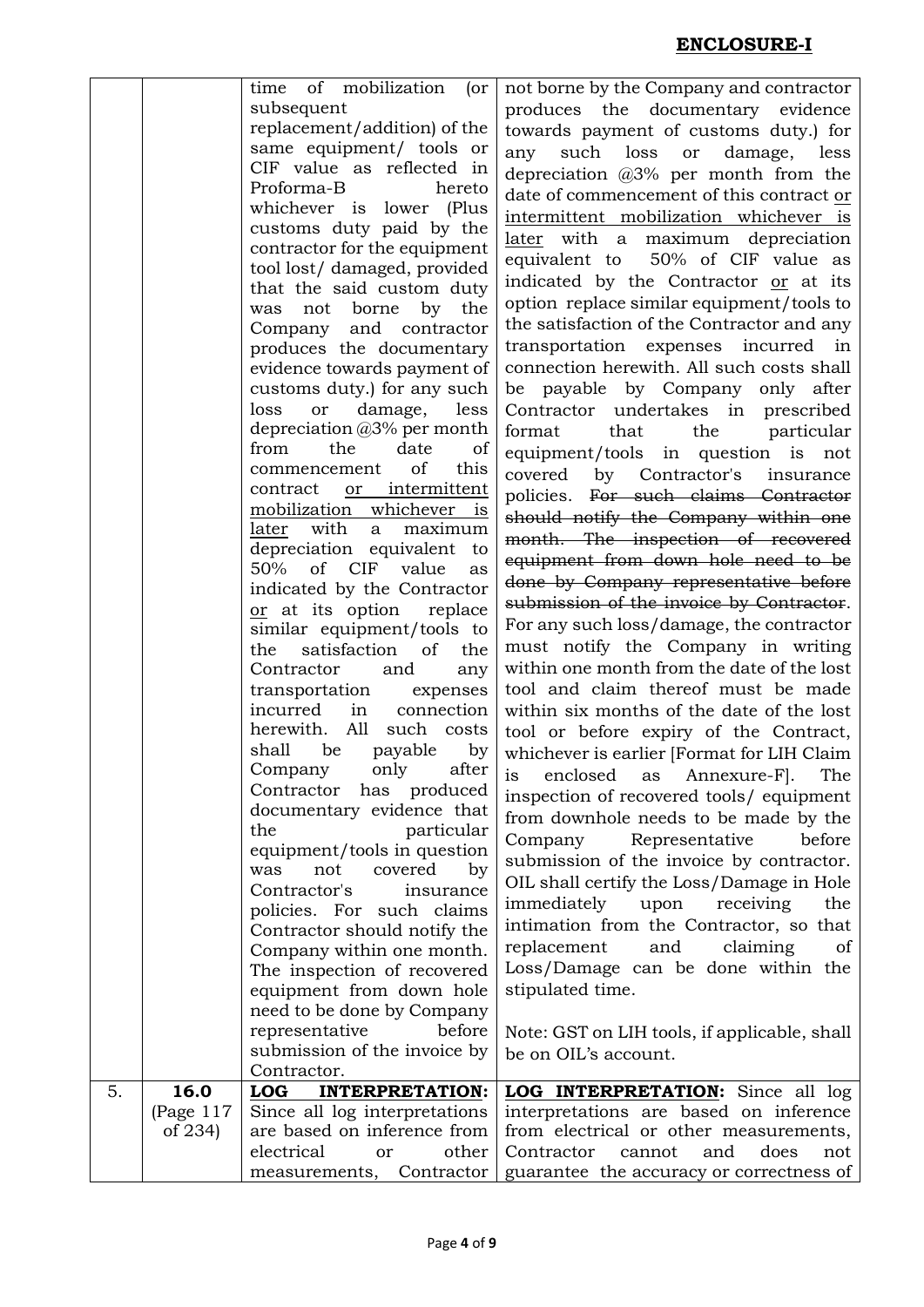|    |             | and                                                |                                                                                 |
|----|-------------|----------------------------------------------------|---------------------------------------------------------------------------------|
|    |             | does<br>cannot<br>not<br>guarantee the accuracy or | any interpretation and Company agrees<br>that Contractor shall not be liable or |
|    |             | of<br>correctness<br>any                           | responsible except for the case of wilful                                       |
|    |             | interpretation and Company                         | misconduct or gross negligence                                                  |
|    |             |                                                    | on                                                                              |
|    |             | agrees that Contractor shall                       | Contractor or his sub-contractors part,                                         |
|    |             | not be liable or responsible                       | for any loss, cost, damage or expense                                           |
|    |             | except for the case of gross                       | incurred or sustained by Company                                                |
|    |             | negligence on Contractor or                        | resulting directly or indirectly from any                                       |
|    |             | his sub-contractors part, for                      | interpretation made by Contractor or any                                        |
|    |             | any loss, cost, damage or                          | of its agents,<br>servants, officers or                                         |
|    |             | incurred<br>expense<br>or                          | employees.<br>Should<br>any<br>such                                             |
|    |             | sustained<br>Company<br>by                         | interpretation or recommendation<br>be                                          |
|    |             | resulting directly<br>or                           | relied upon as the sole basis for any                                           |
|    |             | indirectly from<br>any                             | drilling, completion, well treatment or                                         |
|    |             | interpretation<br>made<br>by                       | production decision or any procedure                                            |
|    |             | Contractor or any of its                           | involving any risk to the safety of any                                         |
|    |             | agents, servants, officers or                      | drilling ventures, drilling rig, or its crew                                    |
|    |             | employees. Should any such                         |                                                                                 |
|    |             |                                                    | or any other individual, Company agrees                                         |
|    |             | interpretation<br><b>or</b>                        | that under no circumstances<br>shall                                            |
|    |             | recommendation be relied                           | Contractor be liable for any consequential                                      |
|    |             | upon as the sole basis for                         | loss or damages on this account except in                                       |
|    |             | any drilling, completion, well                     | case of wilful misconduct or gross                                              |
|    |             | treatment or<br>production                         | negligence.                                                                     |
|    |             | decision or any procedure                          |                                                                                 |
|    |             | involving any risk to the                          |                                                                                 |
|    |             | safety<br>of<br>any<br>drilling                    |                                                                                 |
|    |             | ventures, drilling rig, or its                     |                                                                                 |
|    |             | crew or any other individual,                      |                                                                                 |
|    |             | Company agrees that under                          |                                                                                 |
|    |             | circumstances<br>shall<br>no                       |                                                                                 |
|    |             | Contractor be liable for any                       |                                                                                 |
|    |             | consequential<br>loss<br>or                        |                                                                                 |
|    |             | damages on this account                            |                                                                                 |
|    |             | except in case of wilful                           |                                                                                 |
|    |             | misconduct or<br>gross                             |                                                                                 |
|    |             | negligence.                                        |                                                                                 |
| 6. | 22.0        | <b>LIMITATION</b><br>OF                            | <b>AGGREGATE LIABILITY:</b>                                                     |
|    | (Page $121$ | LIABILITY:                                         | Notwithstanding any other provisions                                            |
|    | of 234)     | Notwithstanding any other                          | incorporated elsewhere in the contract,                                         |
|    |             | provisions herein to the                           | the aggregate liability of the Contractor in                                    |
|    |             | contrary, except only in                           | respect of this contract, whether under                                         |
|    |             | cases of wilful misconduct                         | Contract, in tort or otherwise, shall not                                       |
|    |             | and/or criminal acts and/or                        | exceed 50% of the Annualized Contract                                           |
|    |             | criminal negligence,                               | provided<br>however<br>this<br>Price,<br>that                                   |
|    |             |                                                    | limitation shall not apply to the cost of                                       |
|    |             | (a) Neither the Contractor                         | repairing or replacing defective equipment                                      |
|    |             | nor the Company (OIL) shall                        | by the Contractor, or to any obligation of                                      |
|    |             | liable<br>to<br>the<br>other,<br>be                | the Contractor to indemnify the Company                                         |
|    |             |                                                    |                                                                                 |
|    |             | whether in Contract, tort, or                      | with respect to Intellectual Property                                           |
|    |             | otherwise,<br>for<br>any                           | Rights.                                                                         |
|    |             | consequential<br>loss<br>or                        |                                                                                 |
|    |             | damage, loss of use, loss of                       |                                                                                 |
|    |             | production, or loss of profits                     |                                                                                 |
|    |             | or interest costs, provided                        |                                                                                 |
|    |             | however that this exclusion                        |                                                                                 |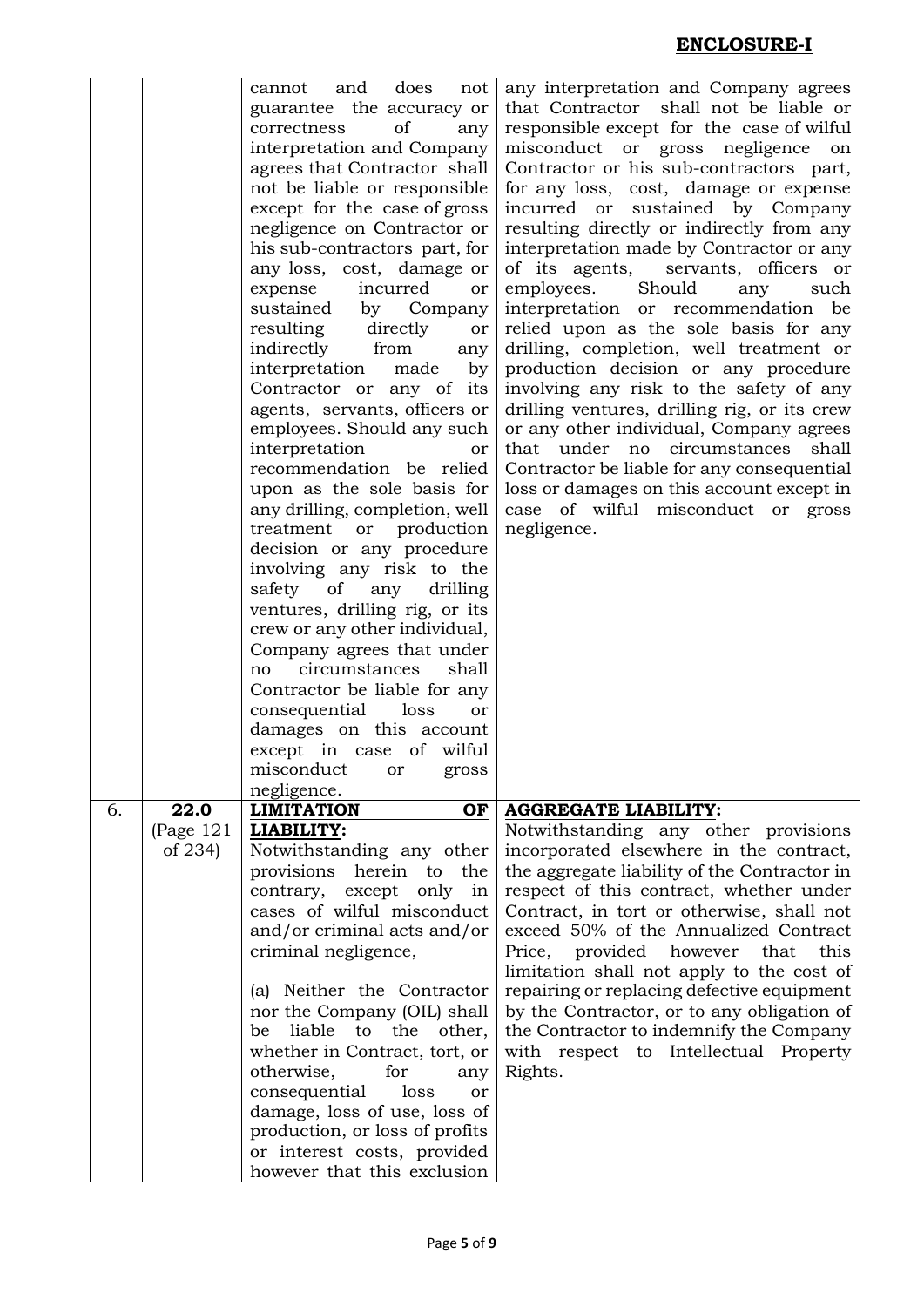|    |             | shall not apply to<br>any                          |                  |                                          |
|----|-------------|----------------------------------------------------|------------------|------------------------------------------|
|    |             | obligation of the Contractor                       |                  |                                          |
|    |             | to pay Liquidated Damages                          |                  |                                          |
|    |             | or Penalty to the Company.                         |                  |                                          |
|    |             | (b) Notwithstanding<br>any                         |                  |                                          |
|    |             | other<br>provisions                                |                  |                                          |
|    |             | incorporated elsewhere in                          |                  |                                          |
|    |             | the contract, the aggregate                        |                  |                                          |
|    |             | liability of the Contractor in                     |                  |                                          |
|    |             | respect of this contract,                          |                  |                                          |
|    |             | whether under Contract, in                         |                  |                                          |
|    |             | tort or otherwise, shall not                       |                  |                                          |
|    |             | exceed<br>50%<br>of<br>the                         |                  |                                          |
|    |             | Annualized Contract Price,                         |                  |                                          |
|    |             | provided however that this                         |                  |                                          |
|    |             | limitation shall not apply to                      |                  |                                          |
|    |             | the cost of repairing or<br>replacing<br>defective |                  |                                          |
|    |             | equipment<br>the<br>by                             |                  |                                          |
|    |             | Contractor,<br>or<br>to<br>any                     |                  |                                          |
|    |             | obligation of the Contractor                       |                  |                                          |
|    |             | to indemnify the Company                           |                  |                                          |
|    |             | with respect to Intellectual                       |                  |                                          |
|    |             | Property Rights.                                   |                  |                                          |
|    |             | (c) Company shall indemnify                        |                  |                                          |
|    |             | keep<br>indemnified<br>and                         |                  |                                          |
|    |             | Contractor harmless from                           |                  |                                          |
|    |             | and against any and all                            |                  |                                          |
|    |             | claims, costs, losses and                          |                  |                                          |
|    |             | liabilities in excess of the                       |                  |                                          |
|    |             | aggregate liability amount in                      |                  |                                          |
|    |             | terms of clause (b) above.                         |                  |                                          |
| 7. | 26.0        | <b>NEW CLAUSE</b>                                  |                  | The following insurance provisions under |
|    | (Page $126$ |                                                    |                  | General Conditions of Contract stand     |
|    | of 234)     |                                                    |                  | amended as mentioned hereunder for the   |
|    |             |                                                    | particular       | services<br>under<br>this                |
|    |             |                                                    | tender/contract: |                                          |
|    |             |                                                    | GCC              | <b>Amended Clause</b>                    |
|    |             |                                                    | <b>Clause</b>    |                                          |
|    |             |                                                    | No.              |                                          |
|    |             |                                                    | 14.6             | Contractor shall also inform             |
|    |             |                                                    |                  | the Company at least 30 days             |
|    |             |                                                    |                  |                                          |
|    |             |                                                    |                  | in advance regarding the                 |
|    |             |                                                    |                  | expiry cancellation and/or               |
|    |             |                                                    |                  | changes in any of such                   |
|    |             |                                                    |                  | documents<br>&<br>ensure                 |
|    |             |                                                    |                  |                                          |
|    |             |                                                    |                  | revalidation/renewal, etc., as           |
|    |             |                                                    |                  | may be necessary well in time.           |
|    |             |                                                    |                  |                                          |
|    |             |                                                    | 14.9             | <b>Additional</b><br>Assured:<br>"Oil    |
|    |             |                                                    |                  | India Limited"<br>is<br>be<br>to         |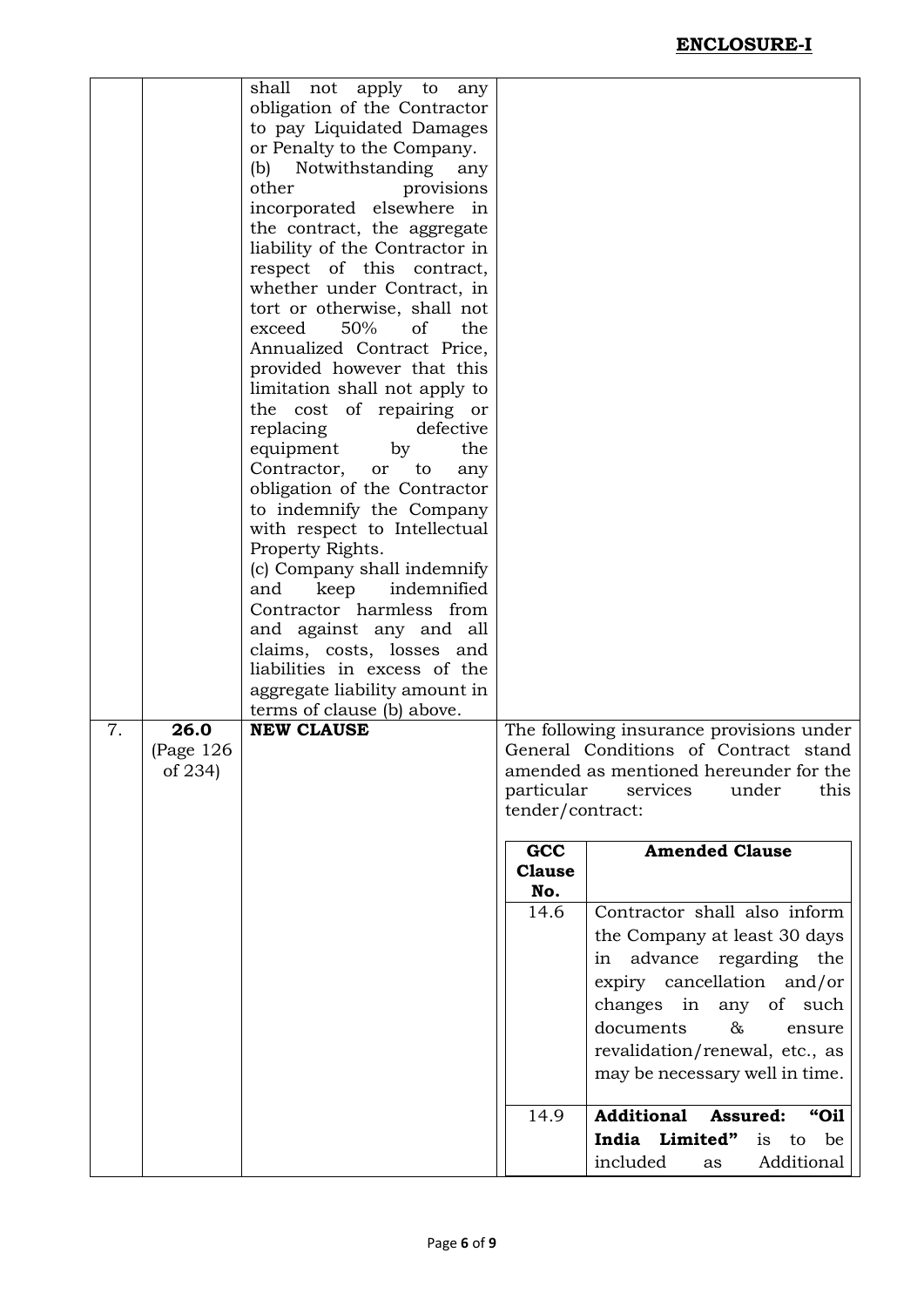|    |                       |                              |                  | Assured in the Insurance                                                                                                                                                                                                                                                                                                                                           |
|----|-----------------------|------------------------------|------------------|--------------------------------------------------------------------------------------------------------------------------------------------------------------------------------------------------------------------------------------------------------------------------------------------------------------------------------------------------------------------|
|    |                       |                              |                  | Policies (except in case of                                                                                                                                                                                                                                                                                                                                        |
|    |                       |                              |                  | Workmen's                                                                                                                                                                                                                                                                                                                                                          |
|    |                       |                              |                  | Compensation/Employer's                                                                                                                                                                                                                                                                                                                                            |
|    |                       |                              |                  | Liability insurance).                                                                                                                                                                                                                                                                                                                                              |
|    |                       |                              |                  |                                                                                                                                                                                                                                                                                                                                                                    |
|    |                       |                              | 14.10            | <b>Waiver of subrogation:</b>                                                                                                                                                                                                                                                                                                                                      |
|    |                       |                              |                  | Except for the workmen's<br>Compensation / Employer's<br>Liability<br>Insurance<br>for<br>workmen engaged under this<br>contract which have been<br>obtained by the contractor as<br>their Corporate policy/rules,                                                                                                                                                 |
|    |                       |                              |                  | where OIL is neither required<br>to be present as principal<br>Assured<br>additional<br>or<br>Assured,<br>all<br>insurance<br>policies of the CONTRACTOR<br>with respect to the operations<br>conducted hereunder as set<br>forth in clauses hereof, shall<br>endorsed<br>by<br>be<br>the<br>underwriter in accordance<br>with the<br>following policy<br>wording: |
|    |                       |                              |                  | "The insurers hereby waive<br>their rights of subrogation<br>against Oil India Limited or<br>any of their employees or their<br>affiliates and assignees to the<br>extent of the indemnities<br>undertaken by the Contractor<br>under this contract".                                                                                                              |
|    |                       |                              | 14.12            | Not Applicable against this<br>tender/contract                                                                                                                                                                                                                                                                                                                     |
|    |                       |                              | 14.13            |                                                                                                                                                                                                                                                                                                                                                                    |
|    |                       |                              |                  | Not Applicable against this<br>tender/contract                                                                                                                                                                                                                                                                                                                     |
|    |                       |                              |                  |                                                                                                                                                                                                                                                                                                                                                                    |
|    |                       |                              |                  |                                                                                                                                                                                                                                                                                                                                                                    |
|    | <b>ANNEXURES</b>      |                              |                  |                                                                                                                                                                                                                                                                                                                                                                    |
| 8. | Annexure-             | Accuracy:                    | <b>ACCURACY:</b> |                                                                                                                                                                                                                                                                                                                                                                    |
|    | <b>B</b> ; Service    | $\pm$ 0.2 ohm m at 0.2-1 ohm |                  | $\pm$ 0.2 ohm m at 0.2-1 ohm m                                                                                                                                                                                                                                                                                                                                     |
|    | Code: $A-1$           | m                            |                  | Greater of $\pm 5$ % or $\pm 0.2$ ohm m at 1-2000                                                                                                                                                                                                                                                                                                                  |
|    | (Page 138)<br>of 234) | $+/- 5$ % at 1-1000 ohm m    | ohm m            |                                                                                                                                                                                                                                                                                                                                                                    |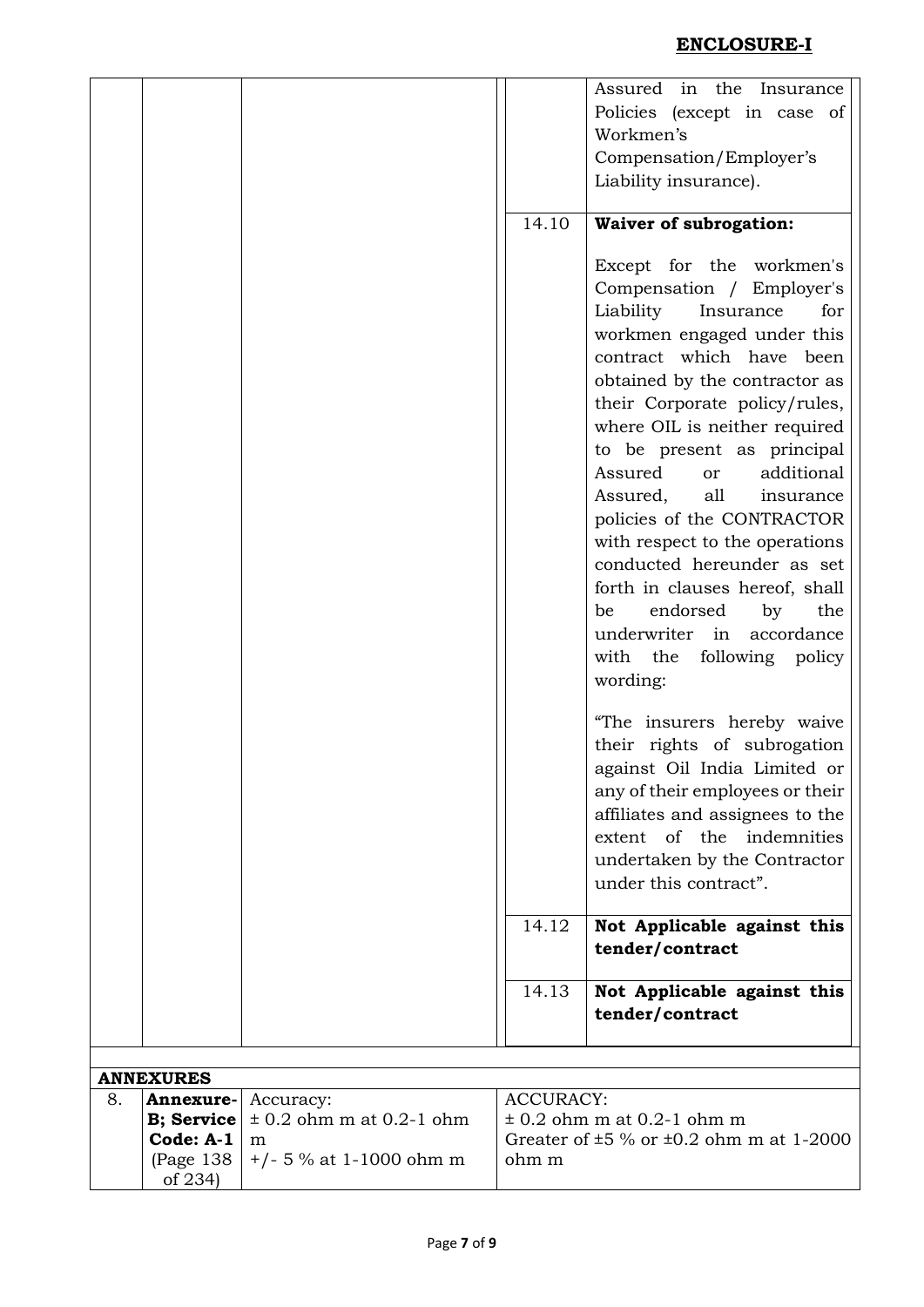# **ENCLOSURE-I**

|     |                    | $+/- 10 \%$ at 1000-2000 ohm      |                                            |
|-----|--------------------|-----------------------------------|--------------------------------------------|
|     |                    | m                                 |                                            |
| 9.  | Annexure-          | 2) Combinability with<br>all      | <b>DELETED</b>                             |
|     | B; Service         | cased hole services.              |                                            |
|     | Code: A-           |                                   |                                            |
|     | 16                 |                                   |                                            |
|     | (Page $146$        |                                   |                                            |
|     | of 234)            |                                   |                                            |
| 10. | Annexure-          | Typo error correction.            | 'Service Code: A-20' under S-13 is a typo  |
|     | <b>B</b> ; Service |                                   | and to be deleted. Correct service code is |
|     | Code: S-           |                                   | $S-13$                                     |
|     | 13                 |                                   |                                            |
|     | (Page $157$        |                                   |                                            |
|     | of 234)            |                                   |                                            |
| 11. | Annexure-          | <b>RIGLESS</b><br>CASED-HOLE      | RIGLESS CASED-HOLE OPERATIONS              |
|     | <b>B</b> ; Service | <b>OPERATIONS</b>                 | USING MAST-UNIT/CRANE/Independent          |
|     | Code: S-           | USING MAST-UNIT/CRANE             | <b>MAST</b>                                |
|     | 14                 |                                   |                                            |
|     | (Page $158$        |                                   |                                            |
|     | of 234)            |                                   |                                            |
| 12. | Annexure-          | 3 %" DEEP PENETRATION             | 31/8 - 3 3/8" DEEP PENETRATION             |
|     | <b>B</b> ; Service | CHARGE (for $5\frac{1}{2}$ " csg) | CHARGE (for $5\frac{1}{2}$ " csg)          |
|     | Code: S-           |                                   |                                            |
|     | 15                 |                                   |                                            |
|     | (Page 159          |                                   |                                            |
|     | of 234)            |                                   |                                            |
| 13. | Annexure-          | 4 1/2" DEEP PENETRATION           | 4½ - 4 %" DEEP PENETRATION                 |
|     | <b>B</b> ; Service | CHARGE (for 7" csg)               | CHARGE (for 7" csg)                        |
|     | Code: S-           |                                   |                                            |
|     | 15                 |                                   |                                            |
|     | (Page 159          |                                   |                                            |
|     | of 234)            | <b>New Annexure added</b>         | <b>Annexure-F</b>                          |
| 14. | Annexure-          |                                   |                                            |
|     | $\mathbf F$        |                                   | (Annexure for LIH claim undertaking)       |